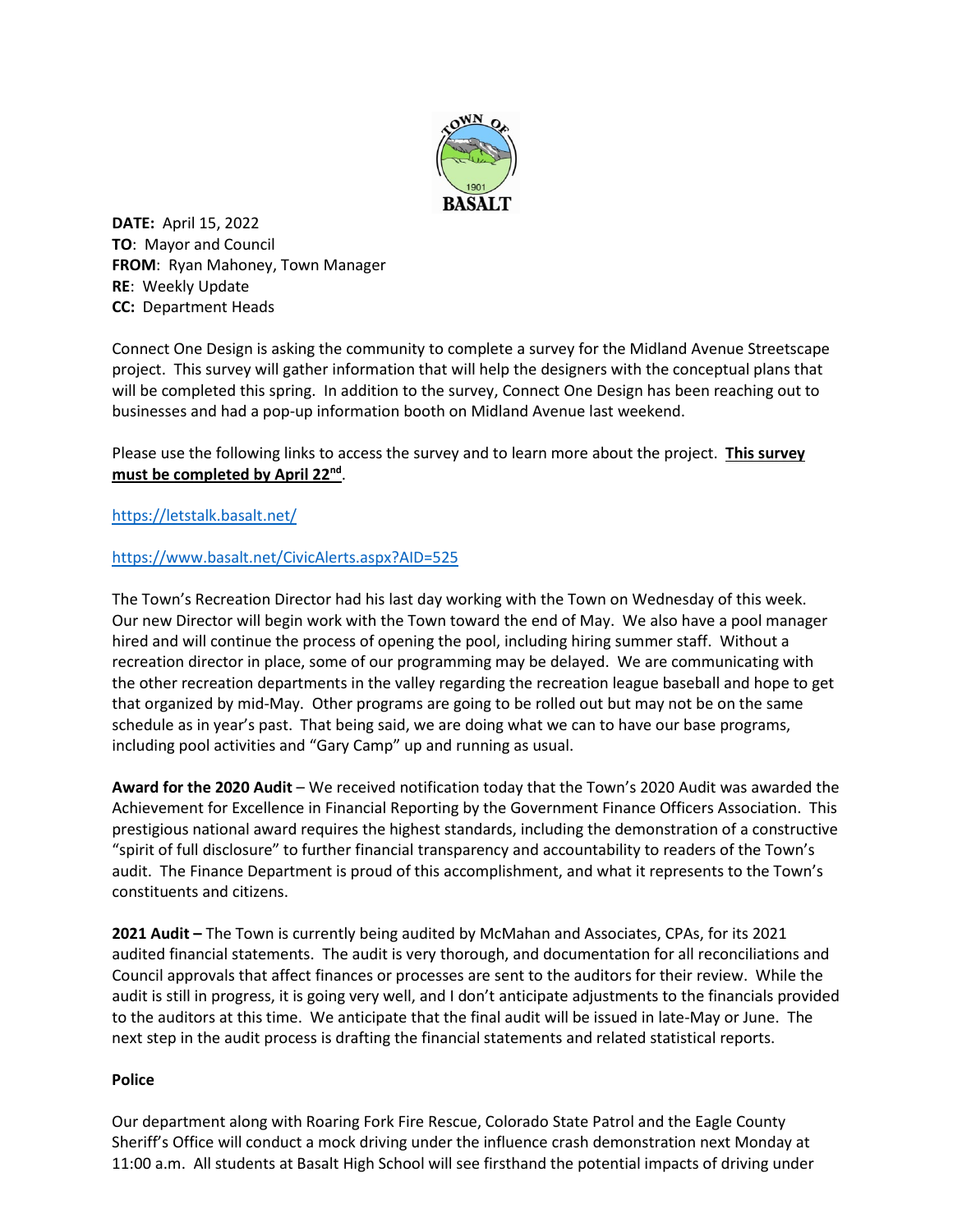the influence of alcohol and drugs. Classic Air Medical will also have a helicopter transport an injured student from the mock crash scene. Over the past month, School Resource Officer Jason Hegberg has been coordinating this event.

Lieutenant Aaron Munch assisted the Town's Water Department by conducting post winter inspections of the water catchment spring boxes above town. The police departments drone was used to capture the below photographs.



Chief Greg Knott traveled to Denver this week to testify before the House of Representatives Judiciary Committee. He and other Chiefs and Sheriff's, from across the state, testified to the dangers of fentanyl and our request to make possession of any amount a felony. Currently, possession of less than four grams of fentanyl is a misdemeanor. Four grams of fentanyl is enough to kill 2000 people. In the below photograph, Chief Knott is testifying with Denver Police Chief Paul Pazen, Summit County Sheriff Jamie FitzSimons and Arapaho County Sheriff Tyler Brown. The second photo shows other Chiefs of Police who also testified on behalf of the Colorado Association of Chiefs of Police and their communities.



 Above photo credit goes to State Representative Dylan Roberts who serves on the House Judiciary Committee.

## **Public Works**

Public Works had some plumbing upgraded at the water filter plant this week. A chlorine line needed updating to bring it up to code. The line was replaced and is working well. A washer and dryer combo were replaced in one of the Town's affordable housing units. The countertops and paint were picked up and delivered to Town Hall as part of the kitchen update. Staff has been continuing the pruning of trees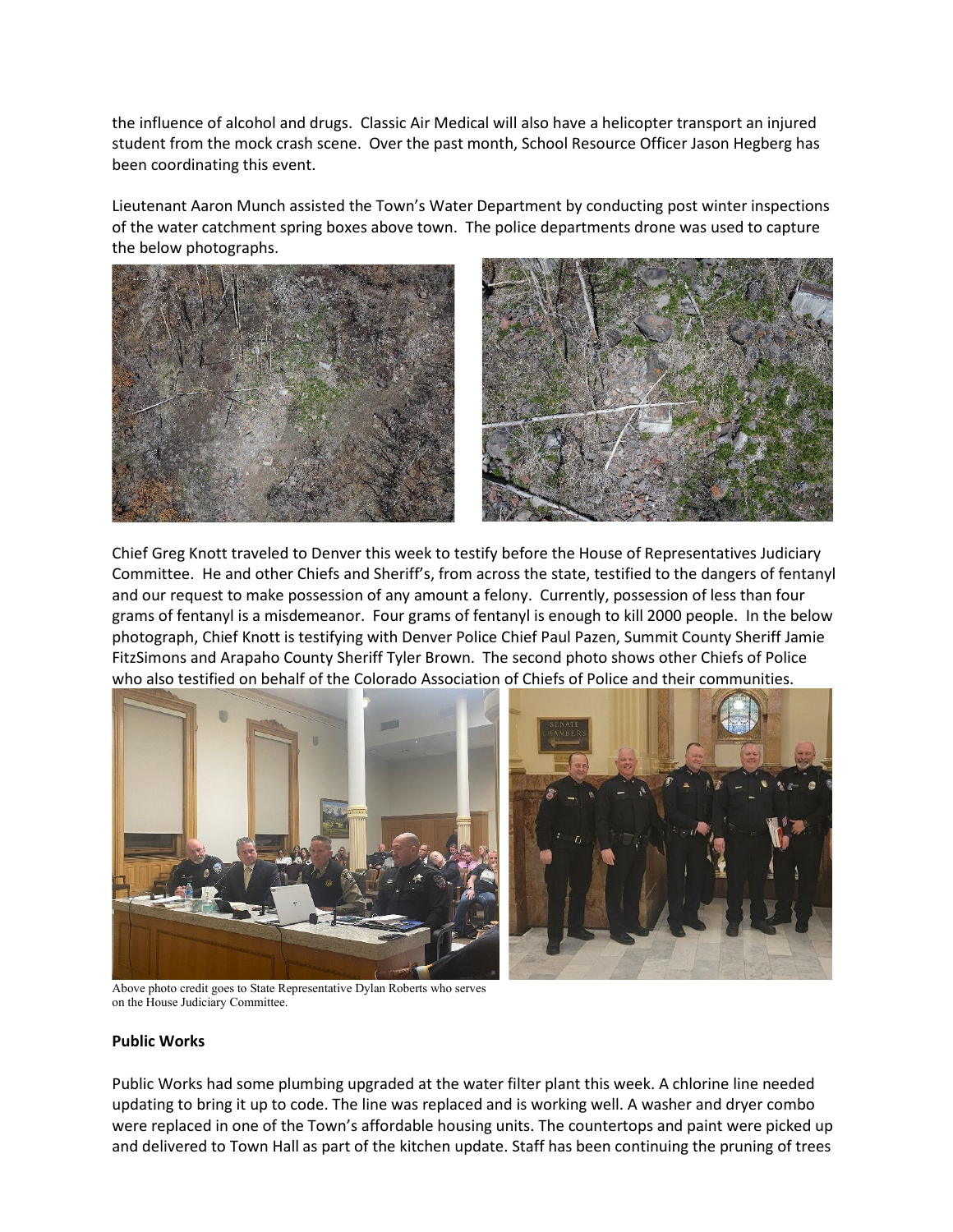and picking up limbs due to having an extra windy week. Sweeping is ongoing picking up a winter's worth of sanding material. The Town's irrigation system is being brought back on-line.

Starting Monday, a contractor will be mobilizing to Town to start the annual crack sealing process for maintenance on the Town streets. The process involves blowing the debris out of the cracks in the streets and sealing them with a hot tar emulsion. This process is progressive as the treatment is applied.

Public Works had a staff member attend an Americans with Disabilities Act (ADA) seminar this week. Our insurance provider for the Town, and the Department of Justice (DOJ) recommends that all entities have an ADA coordinator on staff. In an audit the first request is to speak to the ADA Coordinator. The requirements are constantly changing and can be very costly if a Town is in violation. A community needs to be very active in updating and improving ADA requirements and be able show examples.

### **Planning**

**Basalt Center Circle Application –** The Applicant has submitted a final plan application and Staff is in the process of referring it out to the Town's referral agencies for review.

**Basalt River Park Improvements** – Walters Inc. has continued work on Phase I of Basalt River Park. They have completed final grading, constructed the wall elements, and finalized the winterization of the site. The architects on the bandshell, misting feature, and bus station/restroom continue to work on the designs for those elements of the park. POST reviewed the draft designs for the bandshell, misting feature, and bus shelter/restroom and provided feedback at their meeting on March 23 $^{rd}$ . Staff put out an RFP for the Phase II installation and bids were due on March  $30^{st}$ . Four (4) bids were received. Town Council approved a contract with Rocky Mountain Custom Landscapes at the April 12<sup>th</sup> meeting. A kickoff meeting with Rocky Mountain Custom Landscapes occurred this week on Friday.

**Midland Avenue Streetscape Project** –Staff is meeting weekly with Connect One Design and Stutsman-Gerbaz to prepare for a design charette between Town Staff and the design team that is to occur next week. The design team met with BPAC on April 7<sup>th</sup> to gain comments on the project. There was a pop-up booth seeking public input located on Codger's Corner last Friday afternoon/evening and last Saturday. The design team is planning a three-day charrette April 18-20. A community survey is posted on the website to gain further input from the community on the project.

**Town of Basalt Photovoltaic and Energy Storage Project** –McKinstry conducted site visits of the potential sites on March 16th. Staff and McKinstry continue to work with Holy Cross Energy, the school district, CORE and members of the Green Team on the project.

**Other Basalt Forward 2030 Support** – Town Planning Staff also provided support to the Manager for the Basalt Forward 2030 projects.

**Mid-Valley Center Lot 4** – Phase 1A of the Project has been completed, and the landscaping has been installed. Town Staff and Gould are moving forward with final design of the foundation and building.

**Basalt River Park Development LLC** – A full building permit was issued on the Gallery Building which includes commercial, apartments, and the affordable housing units.

**BACH** – The BACH Commission had a brief discussion with Michael Lipkin and the development team for Sopris Meadows Parcel 5. Due to time constraints, the meeting has been continued to next Wednesday.